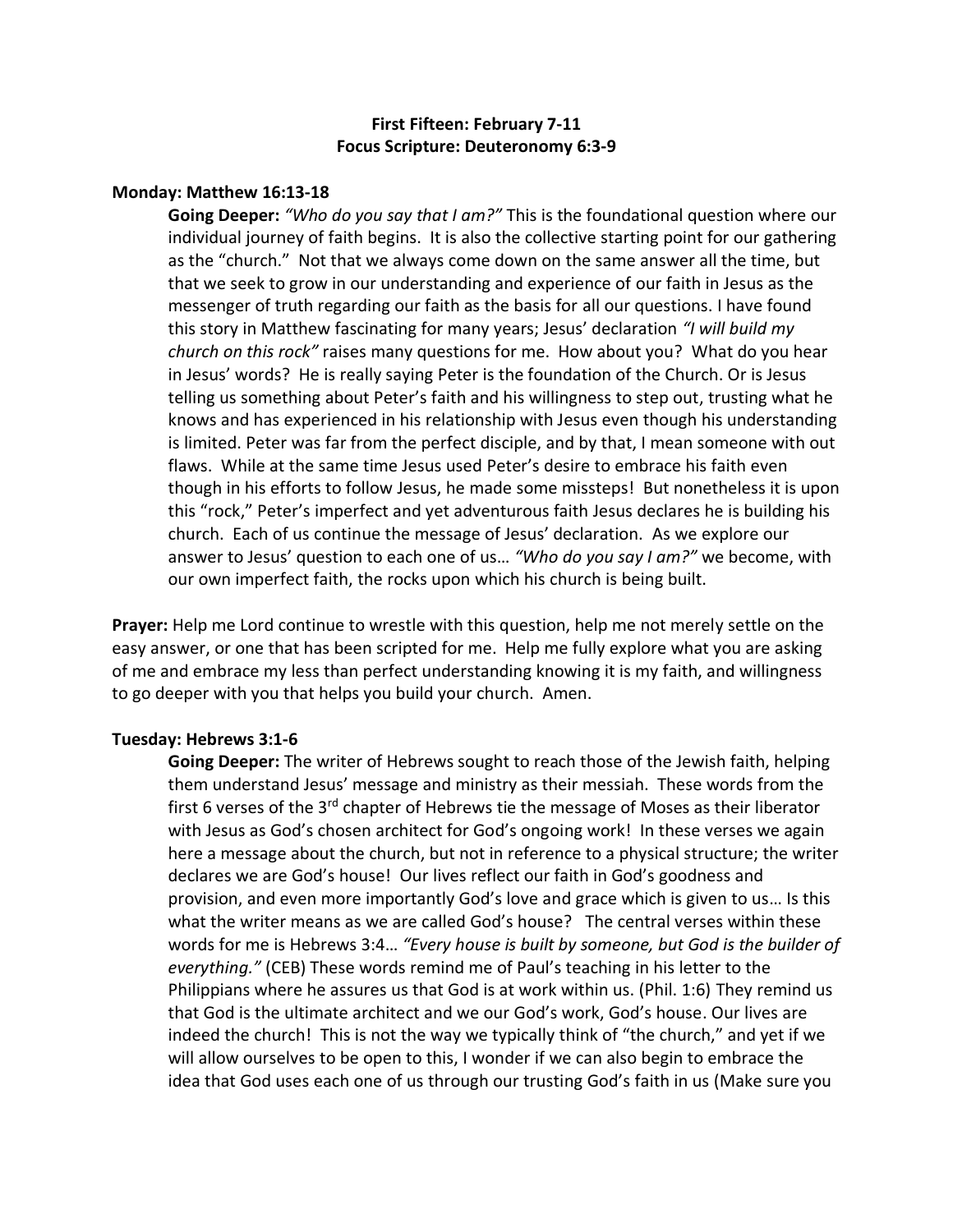hear this, God has faith in you!) and believing our well of hope never runs dry because of Jesus' love for us.

**Prayer:** Loving God, the idea that you have faith in me, most likely far more than I have in myself is what I need to hear today. I embrace the truth that you are at work not only in my life, but in everything else in your world. Give me faith to see beyond my own ability and knowledge and trust your steady hands will lead me, and us as your Church. Amen.

## **Wednesday: 1 Peter 2:4-6**

**Going Deeper:** *"Look! I am laying in Zion a stone, a tested stone, a valuable cornerstone, a sure foundation: the one who trusts won't tremble."* (Isaiah 28:16 – CEB) Isaiah's "living stone" as we understand it is Jesus, and what Peter, the one who Jesus renamed "the rock" according to John 1:42 seems to be telling us is that we all share in this characteristic of our "Living Stone." Our lives are "living stones" as we are open to the movement of God's Holy Spirit who works within us shaping us through our faith in God's love into a spiritual house. Which I suspect is yet another name for the church. But what is the Church? Is it the church anywhere or place God dwells and gathers among those who are open to God's call and movement in their lives? Peter understood firsthand, even in our failings we are still precious to God, and like Peter we must understand being God's people is not about perfect morality, as much as it is about perfected love, being able to find love and share love in all situations. This is what I believe Peter is referring to as our offerings of "spiritual sacrifices" given to God.

**Prayer:** Lord Jesus, our Living Stone, solidify my faith… help me ground all I do in your love for me so I may reflect your love through my interactions today. It is easy to love some people, but Lord there are others that are not. Help me see them through your eyes, so I can look beyond our differences and find the truth that binds our lives together… your love for all. Amen.

## **Thursday: 1 Peter 2:7-10**

**Going Deeper:** Luke 19 tells us of Jesus' entry into Jerusalem. As he does his followers cry out in praise to God. The teachers and leaders of Jerusalem criticize Jesus telling him to tell his followers to stop. His response reminds me of these words from 1 Peter… *"I tell you, if they were silent, these stones would cry out."* (Luke 19:40 – CEB) 1 Peter 2:7- 10 continues to refine our response to God as the church, God's living stones; we are to be light within the darkness, a voice that calls out in tenderness in times of loss and sorrow, we are those whose arms are open and filled with compassion because we understand firsthand how God's healing love has accepted and embraced us. Where has God given you the opportunity to become God's living stones, the place others find a friend, a listening ear, a kind response, and a loving word? If you have the Message, I encourage you to look at 1 Peter 2:4-10 in this version, I believe this version truly captures what these words mean for us and who they call us to become.

**Prayer:** Almighty God, this truth, that I am one of your chosen messengers of your love leaves me wondering what if I fail? What about the times when I get it wrong, and act out in ways